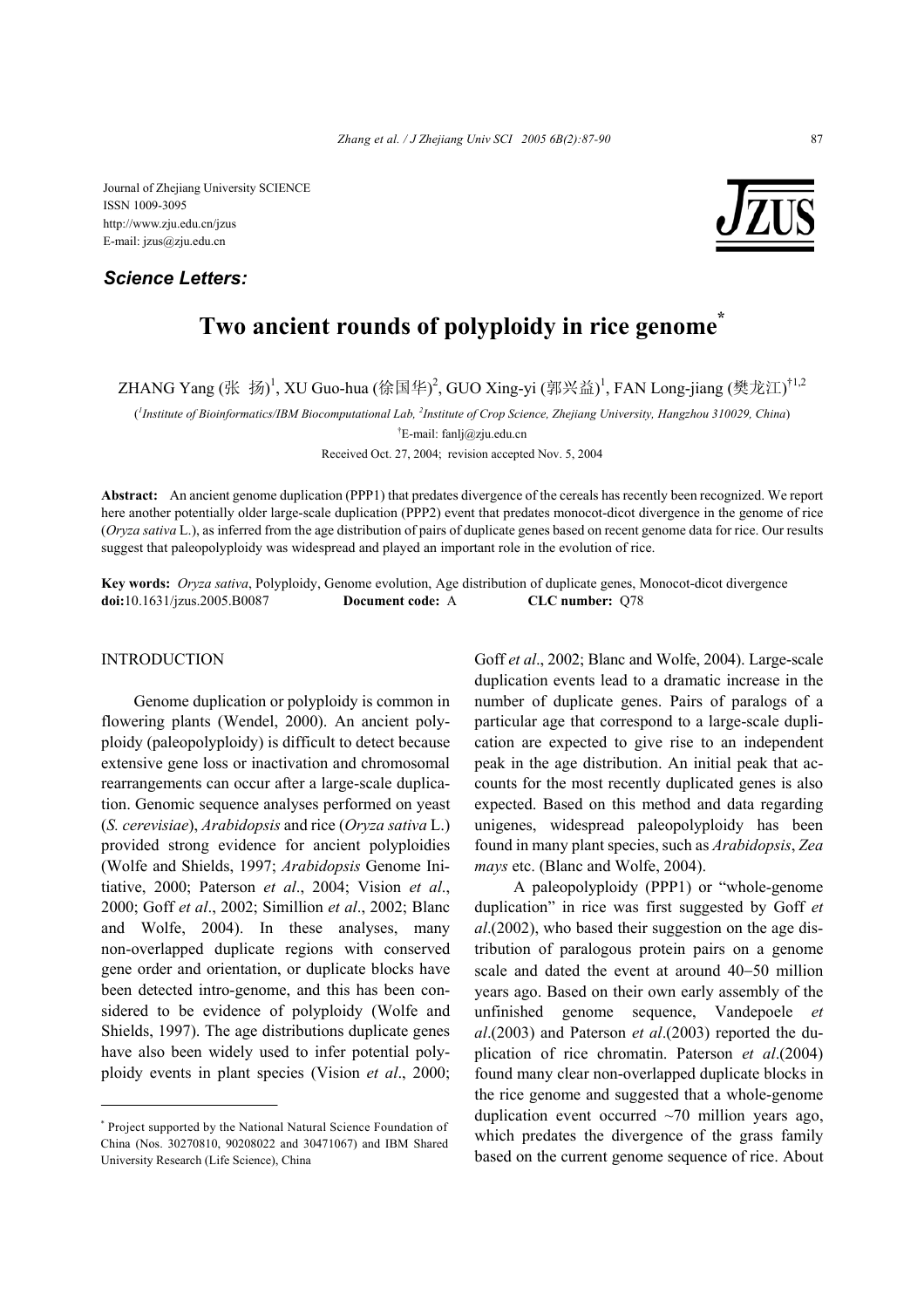10 years ago, chromosomal duplications (such as chromosome 11−12 and 1−5 duplication) were reported in rice genome based on genetic maps using DNA markers (Kishimoto *et al*., 1994; Nagamura *et al*., 1995; Wang *et al*., 2000).

In this study based on the age distribution of duplicate genes and using an effective approach to control background noise, another potentially older paleopolyploidy (PPP2) that predates monocot-dicot divergence was detected in the rice genome.

#### MATERIALS AND METHODS

The rice (osa1, version 2.0) and *Arabidopsis thaliana* (ath1, version 5.0) genome annotation databases were downloaded from The Institute for Genomic Research (TIGR) (http://www.tigr.org).

A total of 59712 annotated coding sequences of rice (version 2.0) and 26207 of *Arabidopsis* (version 5.0) encoded by their chromosomal order were compared by reciprocal BLASTN searching  $(E<10^{-14})$  for any two chromosomes. Two sequences were defined as one-to-one paralogous or pairs of a duplicate gene when each was the best hit of the other. Coding sequences that show a BLASTN match (*E*<10<sup>−</sup>10) with members of the rice and *Arabidopsis* repeat databases by TIGR should first be removed. A pair of duplicate genes identified by this method is presented as a single dot in Fig.1. Based on dot-plots of pairs of duplicate genes among chromosomes, 13 duplicate blocks corresponding to the latest ancient large-scale duplication (PPP1) and a recent duplication between chromosomes 11 and 12 were identified and duplicate blocks of PPP1 were used in the next analysis of distribution age.

Amino acid substitution rates  $(d_A)$  were estimated by the method of Goff *et al*.(2002): protein sequences of one-to-one paralogs were used to estimate their  $d_A$  values using the aaml program in the Phylogenetic Analysis by Maximum Likelihood (PAML) package (Yang, 1999) with the Dayhoff matrix. The divergence time was calculated based on a molecular clock rate of  $9 \times 10^{-10}$  nonsynonymous substitutions per site per lineage per year and 2.25 nonsynonymous substitutions per amino acid change.

#### RESULTS AND DISCUSSION

Many non-overlapping duplicate blocks, which cover almost all regions of rice chromosomes, have been reported using the first assembly (osa1, version 1.0) of the rice genome by TIGR (Paterson *et al*., 2004). Here, based on the current version (version 2.0), almost the same duplicate blocks were detected (Fig.1). An ancient large-scale duplication, or a whole-genome duplication (PPP1) and a recent segmental duplication between chromosomes 11 and 12 (11−12 duplication, data not shown) are involved in the formation of the duplicate blocks in Fig.1. The ancient whole-genome duplication was believed to have occurred about 70 million years ago, and thus predates the divergence of the cereals and also the latest detectable ancient polyploidy (PPP1) event in the rice genome.

The amino acid substitution rates  $(d_A)$  of pairs of duplicate genes on duplicate blocks of PPP1 were



**Fig.1 Selected dot-plots of pairs of duplicate genes in the rice genome. Syntenic lines of duplicate blocks corresponding to the latest ancient large-scale duplication (PPP1) are discernible. Pairs of duplicate genes identified as one-to-one paralogs are presented as single dots. The annotation of the TIGR rice assembly (osa1, version 2.0)** was used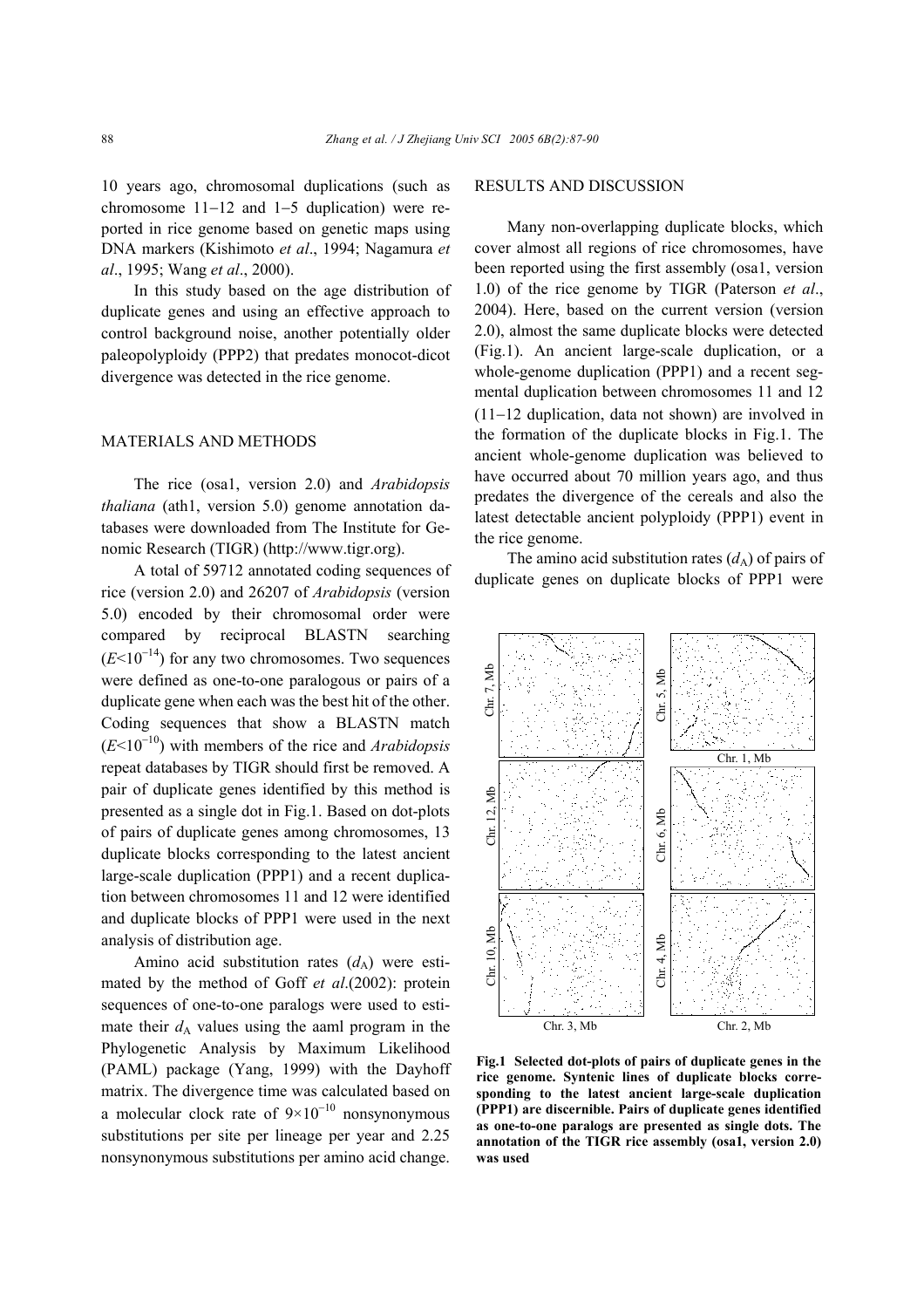calculated. Three clear peaks were observed in the frequency distribution of their  $d_A$  values (Fig.2b). The duplicate gene pairs on syntenic lines of duplicate blocks that corresponded to PPP1 were further separated from the overall distribution. The results showed that PPP1 gave rise to the first peaks (Fig.2c). The second peak was still retained and strongly suggested another older large-scale duplication, which may have been a whole-genome duplication (PPP2) for the rice genome (Fig.2a). The peak value of the distribution of PPP2 was  $\sim 0.875$ , which suggests that the ancient polyploidy event occurred about 220 million years ago, which predates monocot-dicot divergence, with an assumption of a molecular clock.

A relatively small initial peak was observed in our study. Only inter-chromosome pairs of duplicate genes were used in our analysis and mass intro-chromosome pairs of new duplicate genes were

excluded. Therefore, the initial peak in our figures will be small.

One concern in our study is the reality of the ancient peak in the age distribution detected in the rice genome. It is located at a very marginal position, which raises the question of whether this is a ghost peak. Three steps were used to prevent such mistakes in this study: (1) masking of repeat sequences (genes); (2) a rigid reciprocal BLASTN best-hit search method was used to identify pairs of duplicate genes, so-called one-to-one paralogs, in a genome; and (3) a stricter standard was used to identify one-to-one paralogs in this study: a successful pair must first have less than an  $10^{-14}$  BLASTN match. These three steps basically prevent the misidentification of un-related genes as pairs of one-to-one paralogs. Meanwhile, the age distribution of pairs of duplicate genes from *Arabidopsis* was estimated using the same



Fig.2 Frequency distributions of amino acid substitution rates  $(d_A)$  obtained from pairs of duplicate genes on duplicate **blocks of the latest large-scale duplication (PPP1) in the rice genome. These distributions suggest another potential older large-scale duplication (PPP2). (a) A phylogenic tree with suspected two large-scale duplication events: PPP1 that predates the divergence of the cereals (Paterson** *et al***., 2004) and PPP2 that predates monocot-dicot divergence (this study); (b)** Frequency distributions of  $d_A$  values obtained from pairs of duplicate genes on duplicate blocks of PPP1; (c) Composi**tional analysis of (b). Pairs of duplicate genes of PPP1 were divided. In addition to the peaks in age distribution corresponding to PPP1, another obvious peak that suggests an older large-scale duplication (PPP2) was detected; (d) Frequency distributions of amino acid substitution rates obtained from pairs of duplicate genes among chromosomes (inter-chromosome) in the** *Arabidopsis* **genome. Pairs of duplicate genes were identified using the same method as in rice**